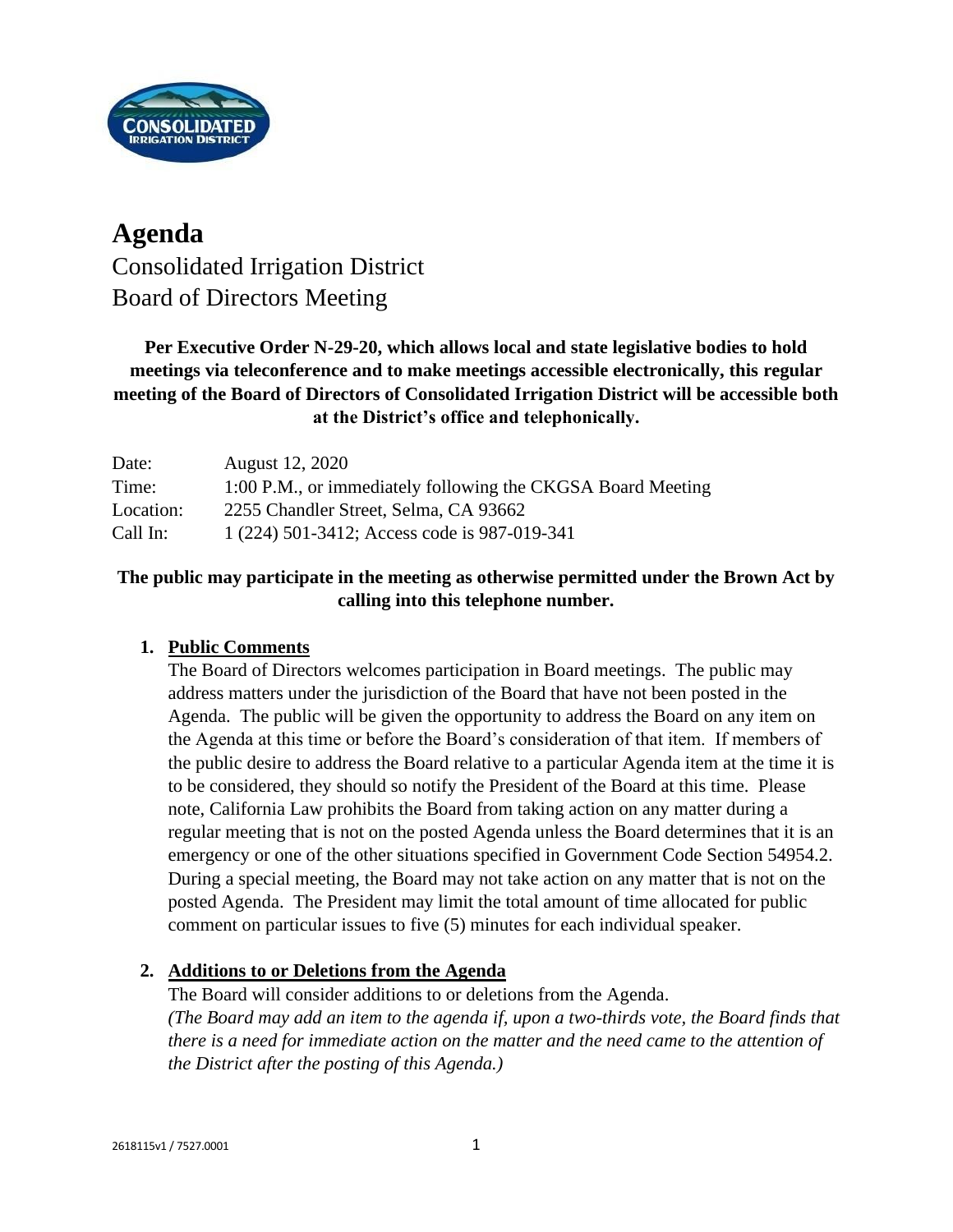#### **3. Disclosure of Possible Conflict of Interest**

Disclosure by Board Members of possible conflicts of interest.

#### **4. Consent Calendar (Recommend Approval) – Review & Take Action**

- **a.** Approval of July 8, 2020 Board Meeting Minutes
- **b.** Approval of July 2020 Bills
- **c.** Authorize Special Payroll Warrants for September 2020
- **d.** Receive report of Monthly Status: Collections and Certificates of Sale as of July 31, 2020
- **e.** Approval of CID Monthly Budget Report as of July 31, 2020
- **f.** Accept Financial Report as of July 31, 2020

### **5. Correspondence: Items for Board Action**

**a. Kings Basin Water Authority 2021 Member Dues - \$7000.00** Review for possible action for the Kings Basin Water Authority 2021 fiscal year membership dues of \$7000.00.

#### **b. Donation in memory of George Flagler**

Review for possible donation in memory of George Flagler to St. Gregory Armenian Apostolic Church.

#### **c. Set date for Board of Equalization**

Review for possible action setting the date for the Board of Equalization.

#### **6. Public Hearing regarding the 2021 Assessments; Board Action**

Board will hold a public hearing regarding the 2021 assessment fiscal year, will consider any comments made at that hearing, and will take action to set the rates of assessment.

Consolidated – \$53.00 per acre Church –  $$64.00$  per acre Pump – \$22.00 per acre Free Water – \$22.00 per acre Pond – \$0.50 per acre

#### **7. Manager's Report, Presentation of Items for Board Action and Public Hearings**

#### **a. Manager's Report**

Receive monthly update.

#### **b. Water Report**

Review and discuss for possible action: the current water report.

#### **c. SGMA Update**

2618115v1 / 7527.0001 2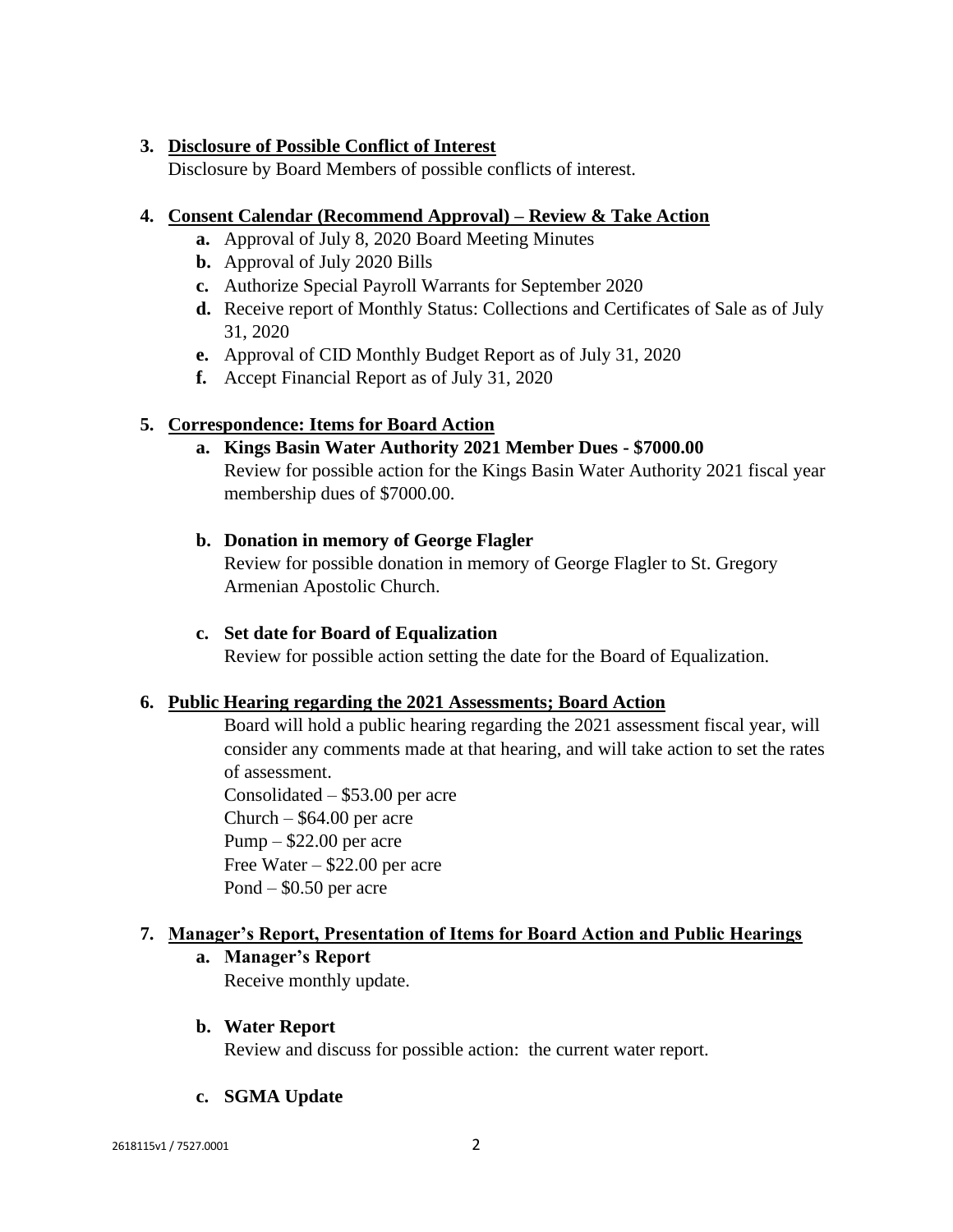Receive update on implementation of the Sustainable Groundwater Management Act and provide directions to staff.

#### **d. Report of Land Acquisition Effort**

Receive update and discuss for possible action regarding land acquisition.

#### **e. Projects Update**

Receive update and discuss for possible action: the status of current projects. (i) Selma Branch/Laguna Irrigation District

(ii) Temperance Pond

(iii) Tarn Divide

### **8. Electronic Communication Policy; Board Action**

Review and consider for action an Electronic Communication Policy and Affidavit.

### **9. Document Retention Policy; Board Action**

Review and consider for action a Document Retention Policy.

#### **10. District house located at Temperance and Mt. View**

Provide direction to staff on disposition of house located on Temperance and Mt. View in Selma.

## **11. Closed Session Pursuant to Government Code Section 54957.6 – Public Employee Discipline/Dismissal/Release**

Position: Office Manager

## **12. Closed Session Pursuant to Government Code Section 54956.9(d)(2) – Conference with Legal Counsel**

Conference with legal counsel related to significant exposure to and/or anticipated litigation pursuant to paragraph (2) of subdivision (d) of Government Code Section 54956.9: (2 cases)

#### **13. Closed Session Pursuant to Government Code Section 54956.9(d)(1) – Conference with Legal Counsel**

Closed session pursuant to Government Code Section 54956.9(d)(1) related to existing litigation:

- **a.** Kings River Water Association, et al. v. James Verboon, et al;
- **b.** James Irrigation District v. KRWA, et al. (Fresno County Case number 19CECG00769).

### **14. Closed Session Pursuant to Government Code Section 54956.8 – Conference with Real Property Negotiator**

Closed session pursuant to Government Code Section 54956.8 related to real property negotiations.